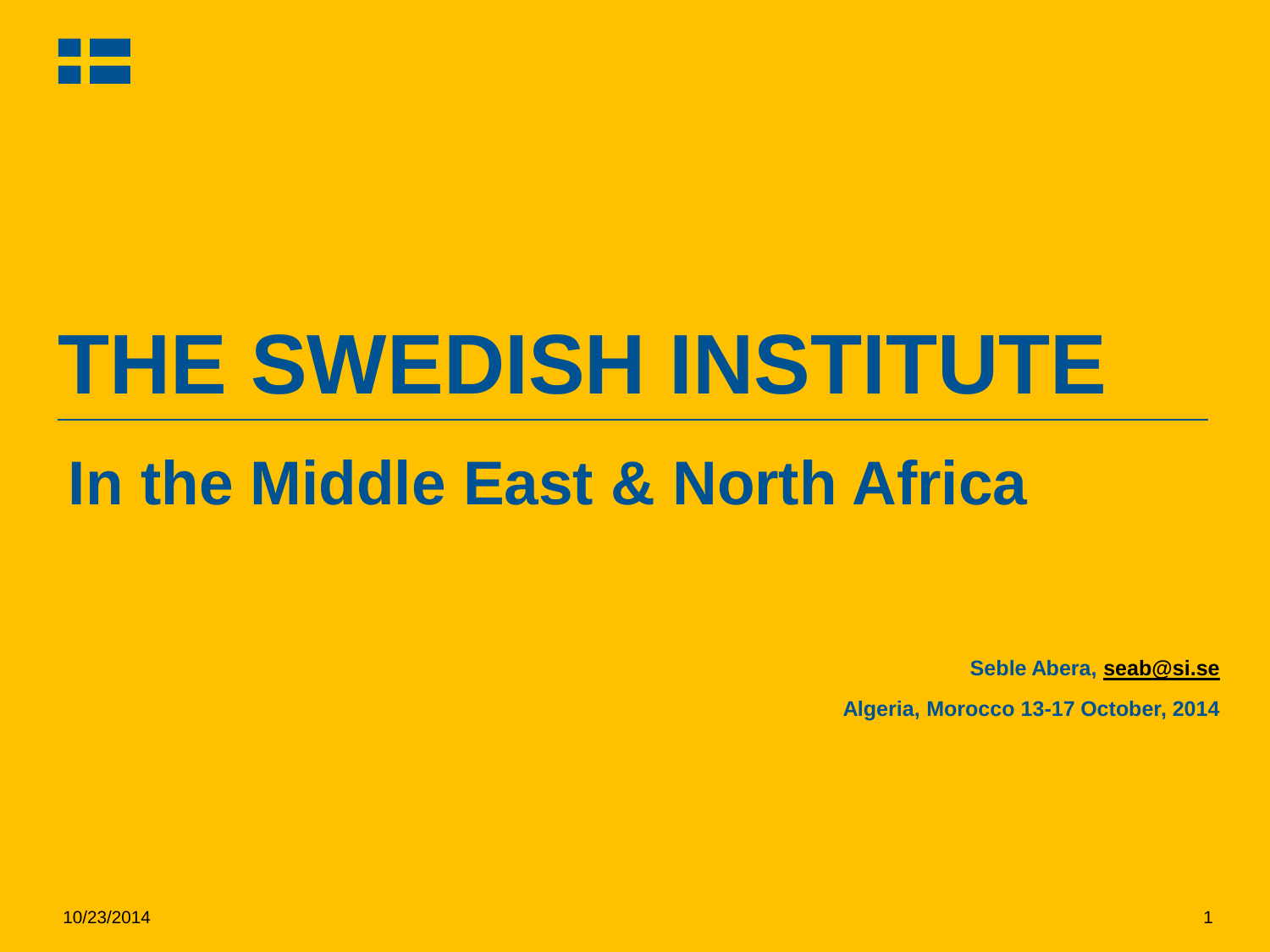# **What do you know about Sweden?**

Photo: Ola Ericsson/imagebank.sweden.se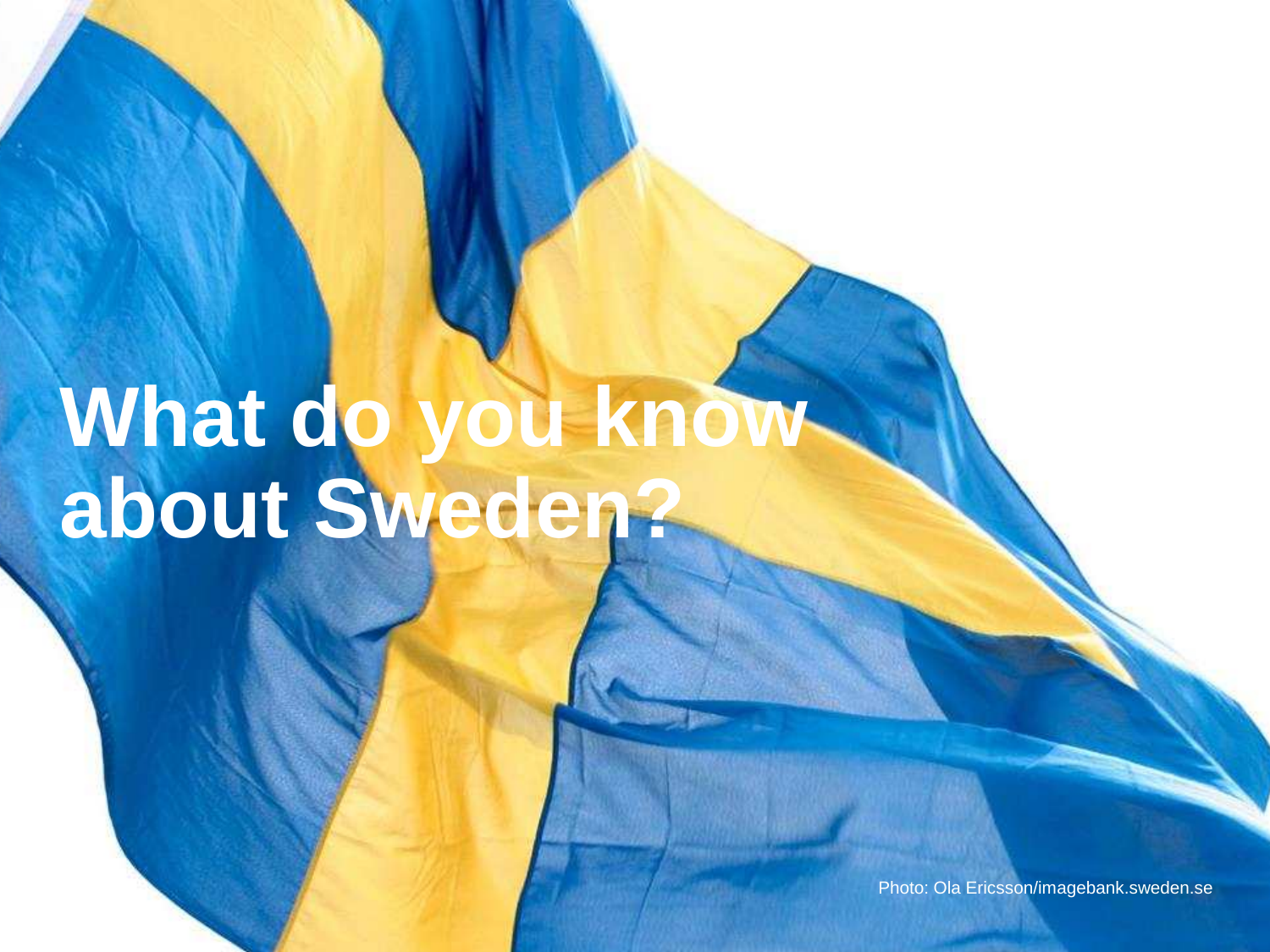

# **Big country, few people**

Photo: Shutterstock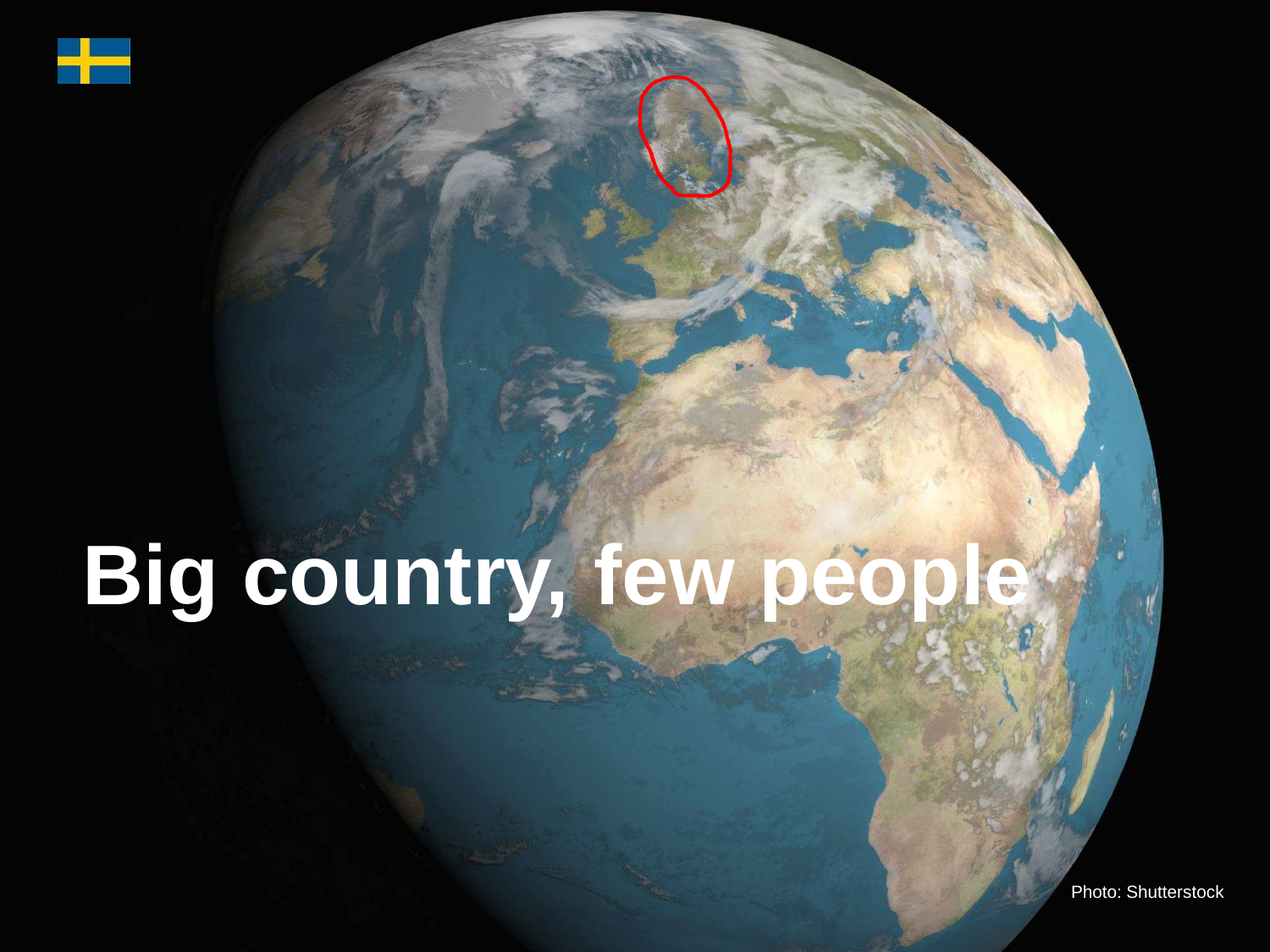

# **The Swedish Institute**

- **Public agency under the Ministry for Foreign Affairs**
- **140 employees**
- Offices in **Stockholm**, **Visby** and **Paris**
- **Mission**
- **Target groups**
- **Close work with Foreign missions**
- **Aeras of operation**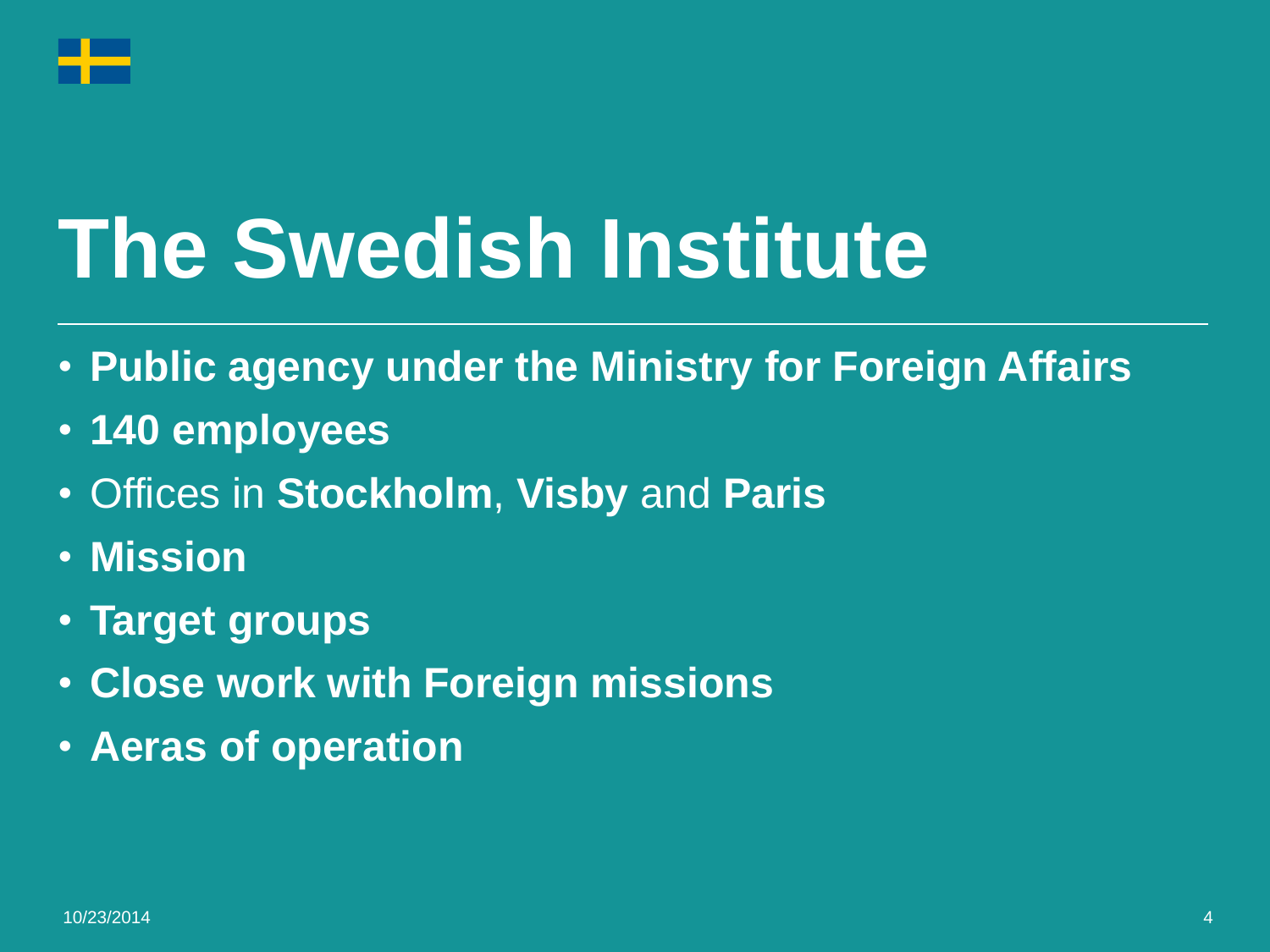

## **Exchange and Development Programmes**

Our programmes primarily focus on the areas of gender equality, sustainability, democracy, children's rights and freedom of expression.

#### **Programmes:**

- **Creative Force**
- Management Programme
- **SHE Entrepreneurs**
- **Young Leaders Visitors Programme**
- **► Social Innovation in a Digital Context**
- Urban Development Programme
- $\triangleright$  Young Connectors of the Future Programmers
- $\triangleright$  Swedish Institute Visitors Programme



Photo: Martin Edström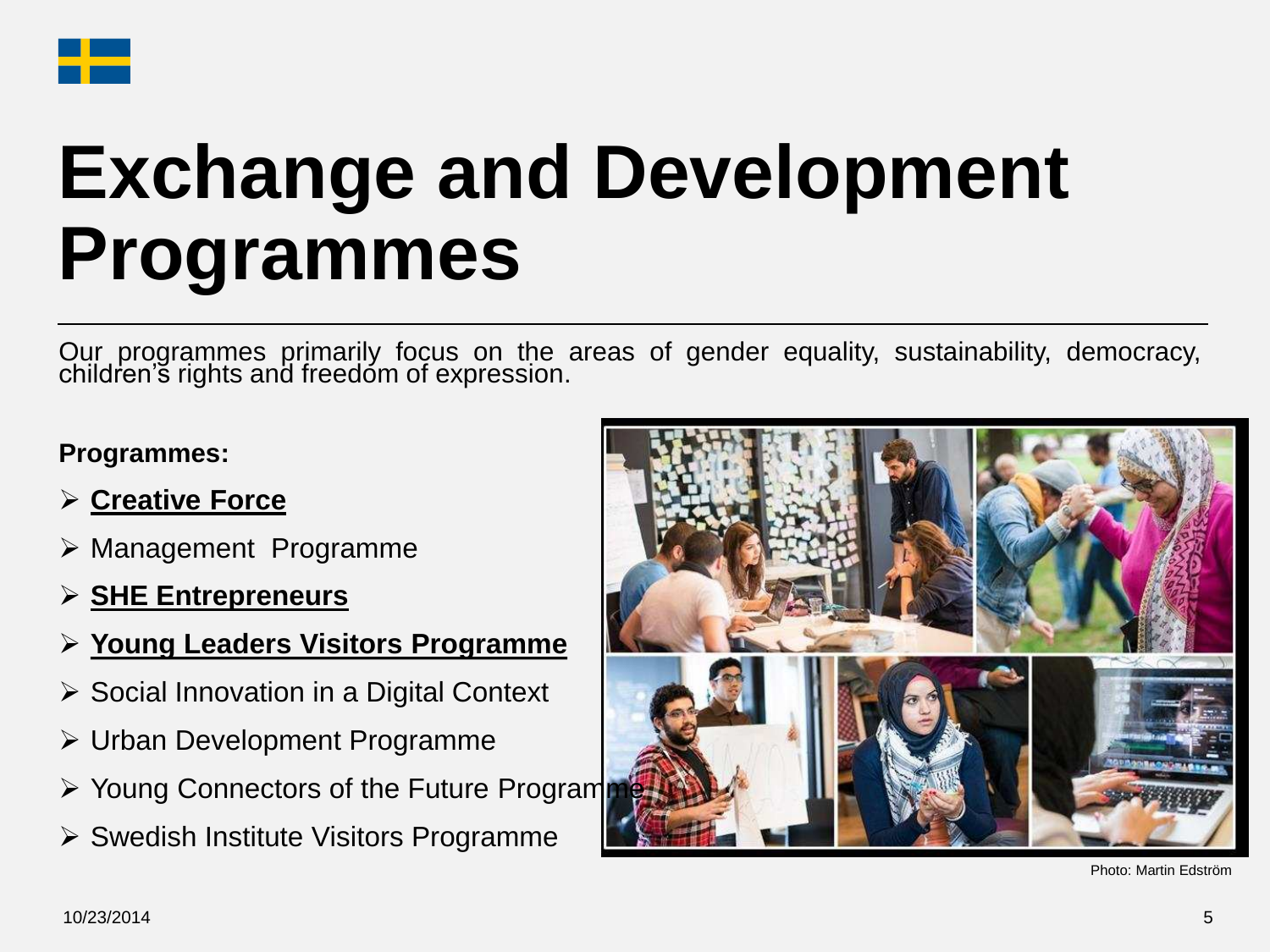

# **Talent Mobility**



### **Marketing Swedish higher education**

- $\triangleright$  Attracting talent
- $\triangleright$  Talent mobility

### **Scholarships and learning Swedish outside of Sweden**

- $\triangleright$  Learn Swedish
- $\triangleright$  Global talents and change agents

### **Building lasting relations and networks**

- > Talent Management
- $\triangleright$  Alumni network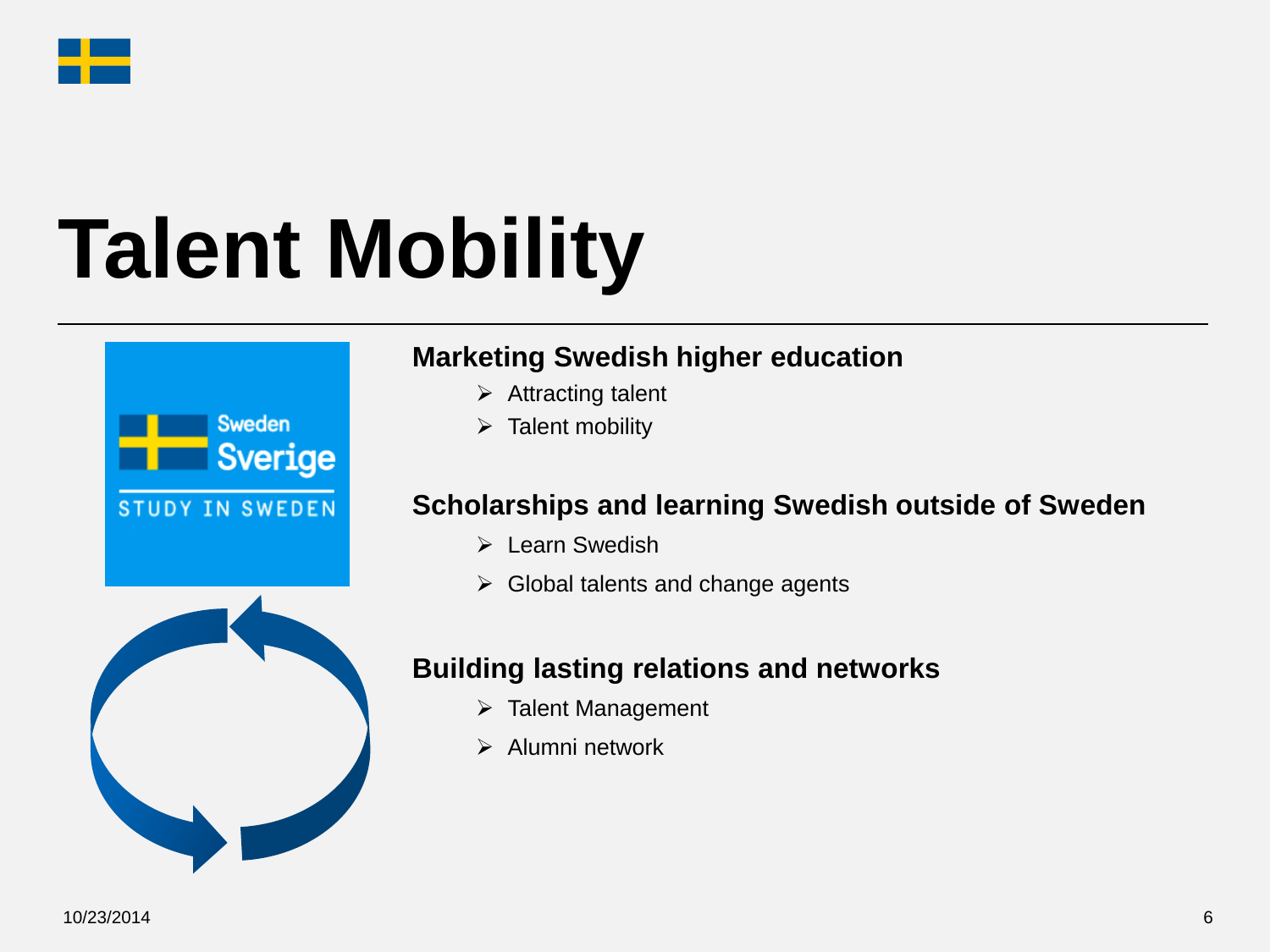

# **Scholarship programmes**

### **Approximately 500-700 new students/researchers are awarded scholarships yearly.**

#### **Scholarship programmes**

- 1. Guest Scholarship Programme Research level
- *2. Swedish Institute Study Scholarships -* Master's degree level
- 3. Visby Programme Master's and PhD/Research level
- 4. Swedish-Turkish Scholarship Programme Master's and PhD/Research level
- 5. SI Scholarships for the Western Balkans Master's degree level
- 6. Bilateral scholarships Master's degree level
- 7. North2North Exchange programme for short term scholarships on bachelor's and master's degree level

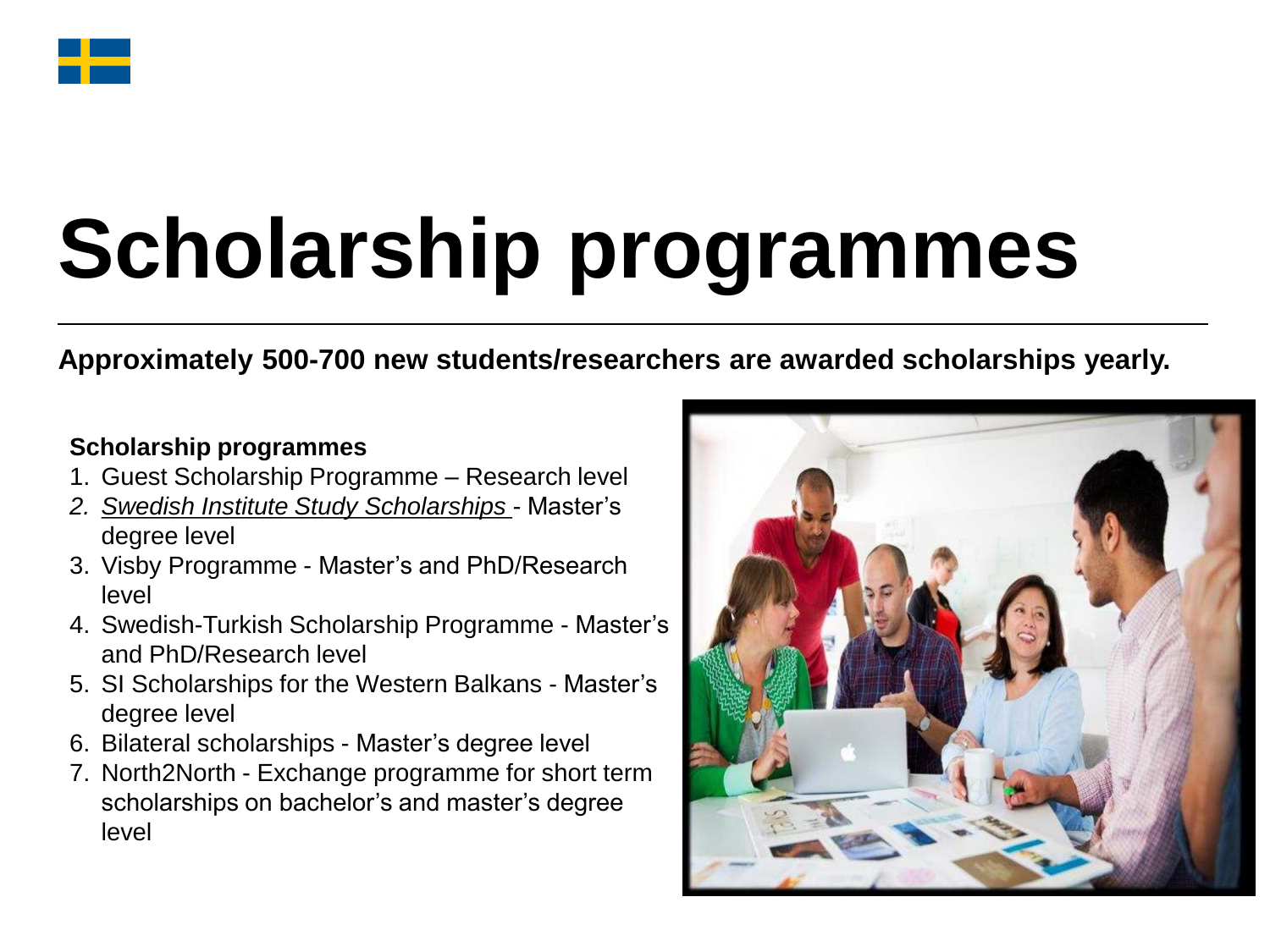

### **Swedish Institute Study Scholarships**

### **Applications and scholarships 2012 – 2014, North Africa**

**Algeria Egypt Libya 17 applicants 199 applicants 4 applicants** 1 scholarships 13 scholarships 0 scholarships

**Morocco Tunisia 38 applicants 21 applicants**

**6 scholarships 4 Scholarships**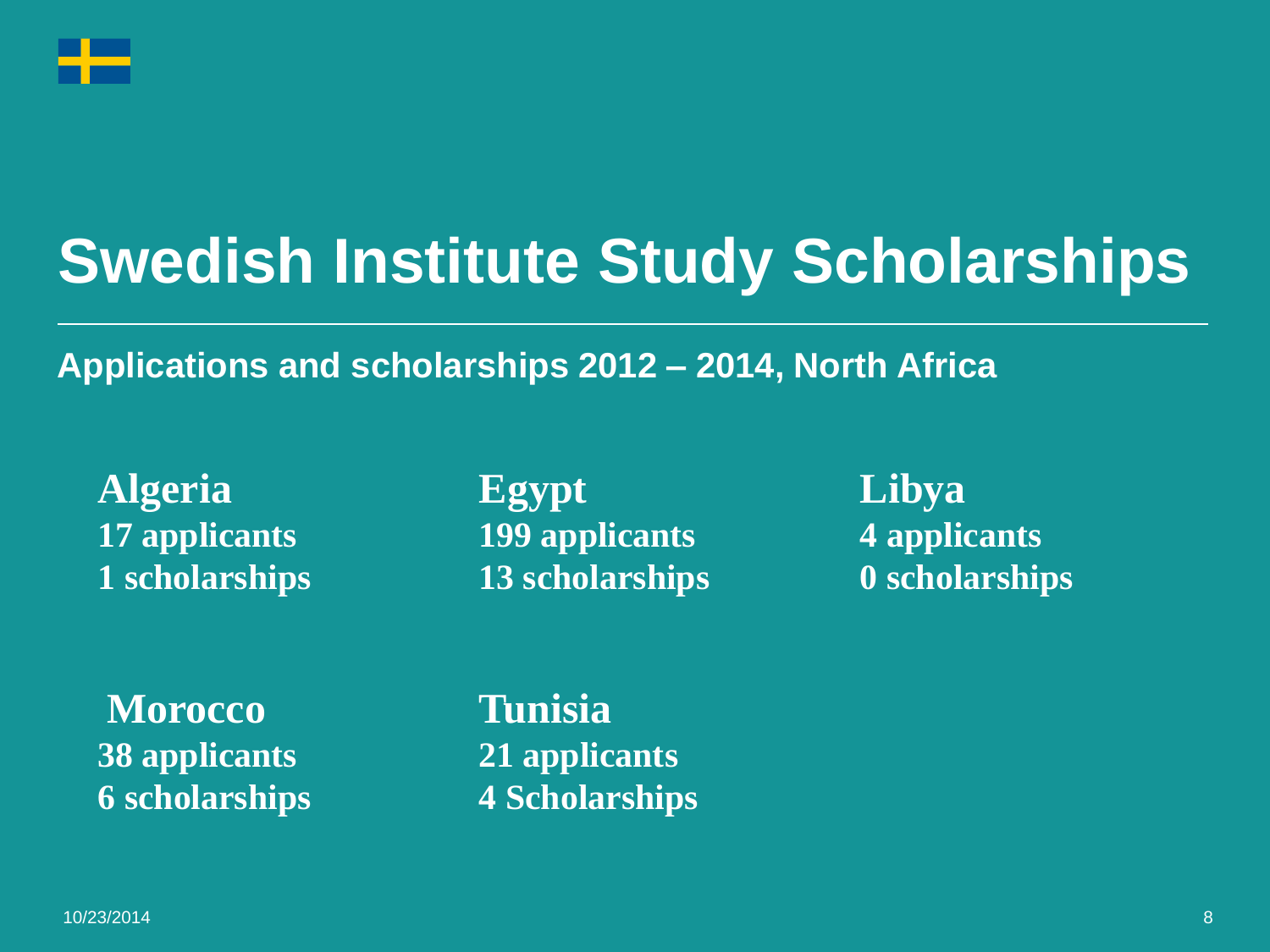

# **StudyInSweden.se**

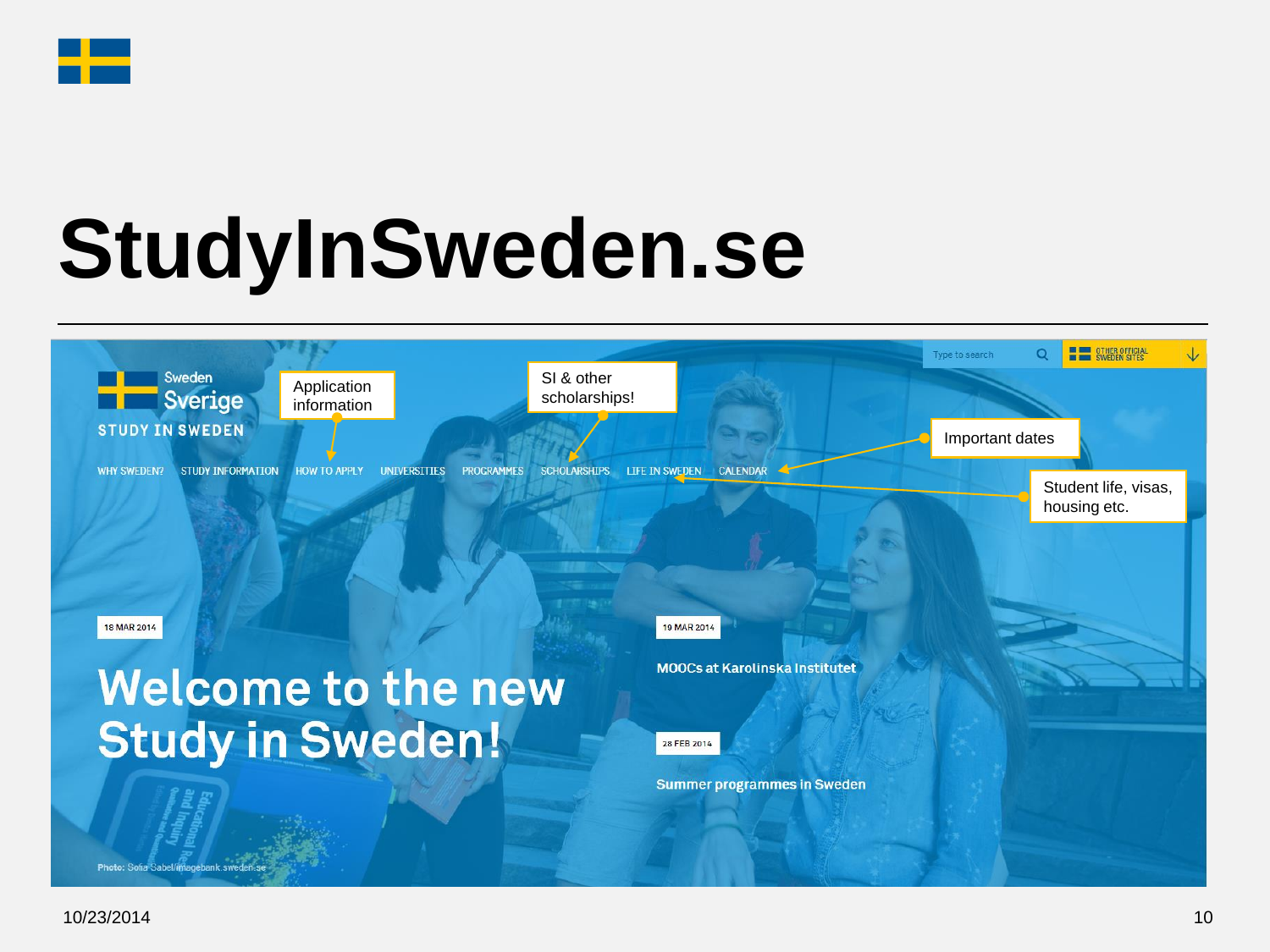

## **Sweden is leading…**

- **#1 in Global Creativity index**
- **#1 Innovation Capacity Index**
- **2nd highest number of the world's top ranked universities – per capita**
- **Higher education system ranked #2 in the world 3 years in a row**

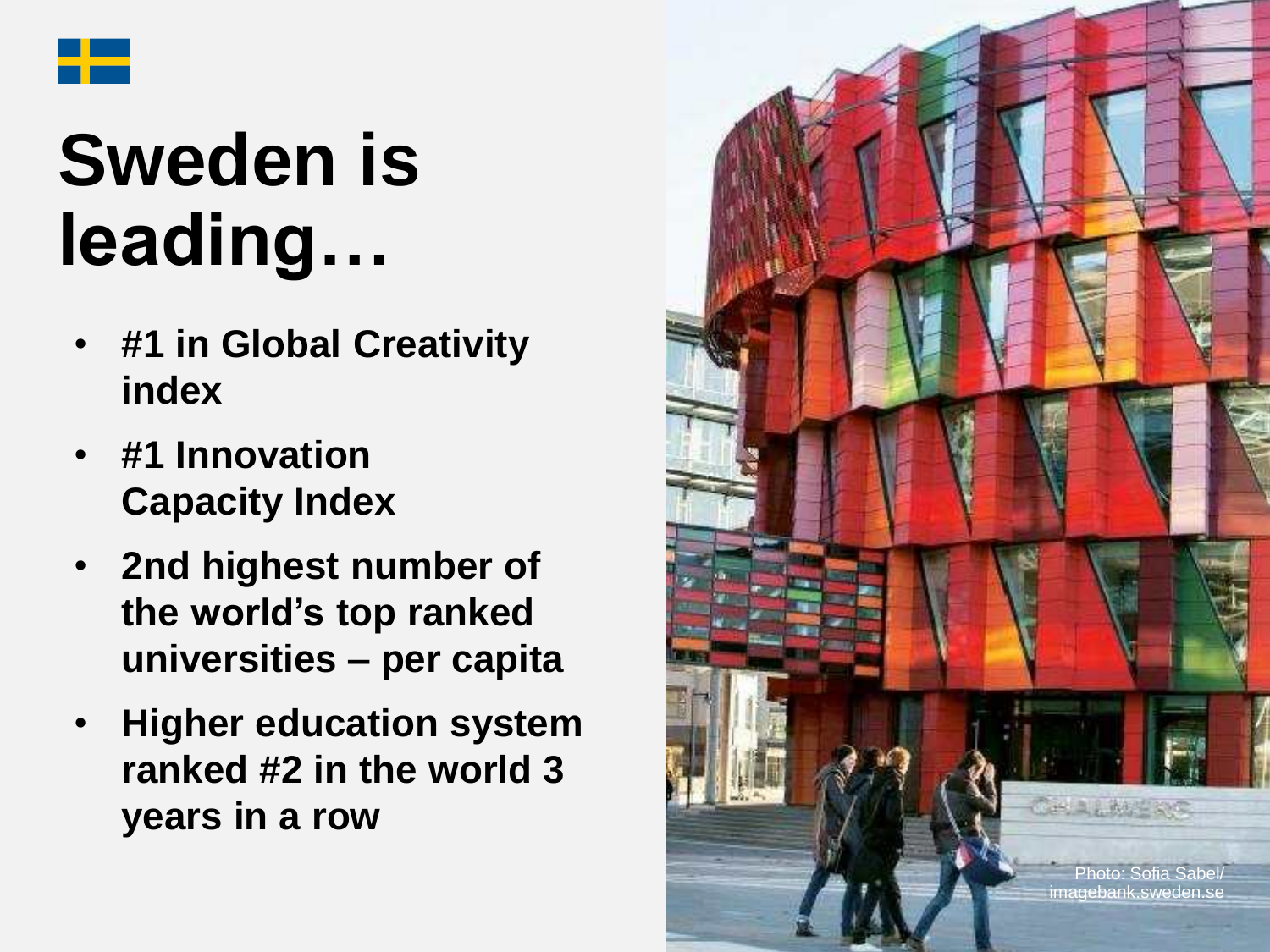

# **Costs and fees for students**

- **Application fee: Euro 90**
- **Fees for master's programmes generally vary between SEK 80,000 (≈ Euro 8,000) and SEK 150,000 (≈ Euro 15,000) per year**
- **Cost of living in Sweden: SEK 7,300 (≈ Euro 730) per month**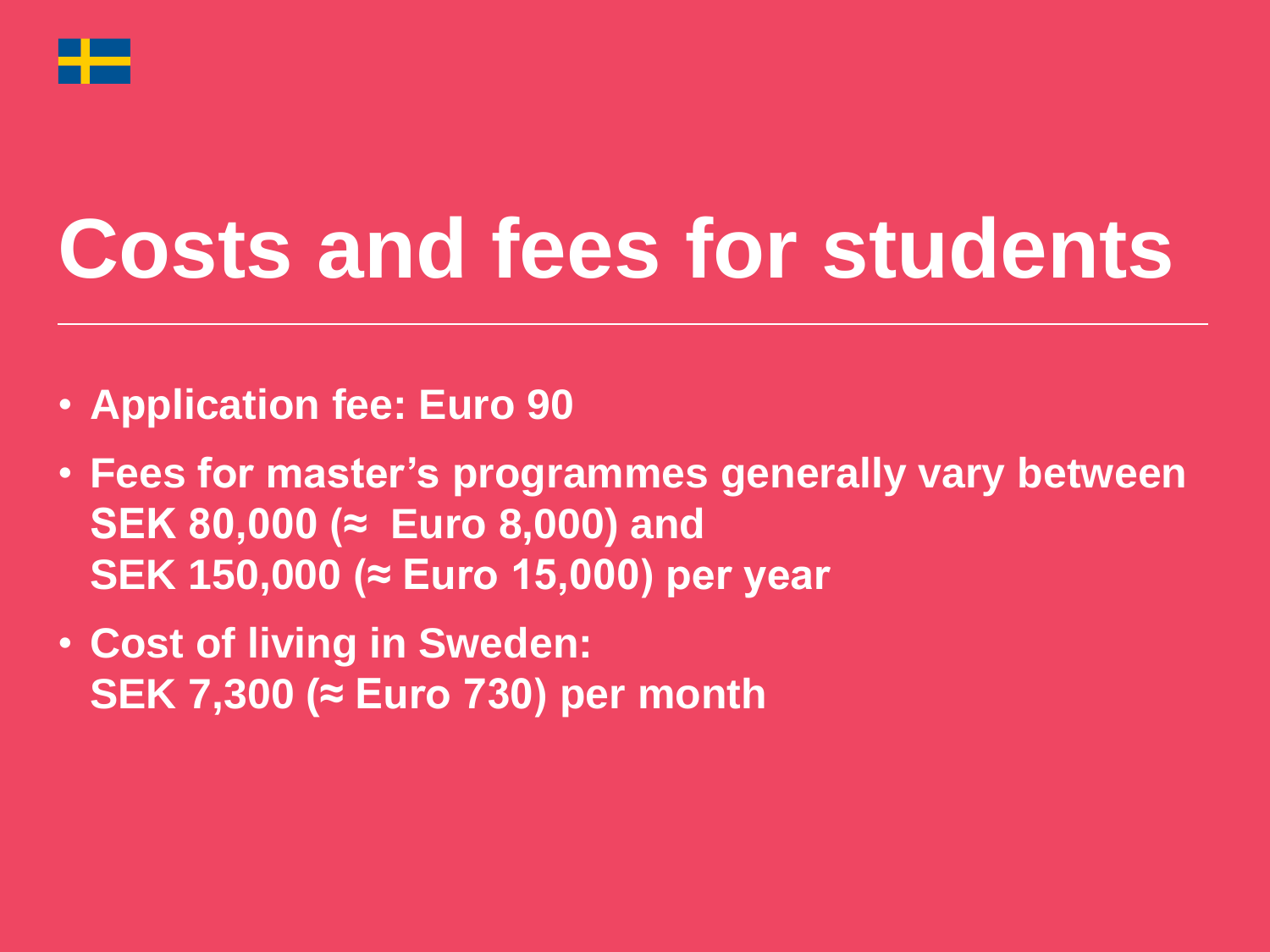

### **Working in Sweden**

- **All students** *can* **work while studying**
- **All international students can stay for six months after they have completed their studies to look for work**

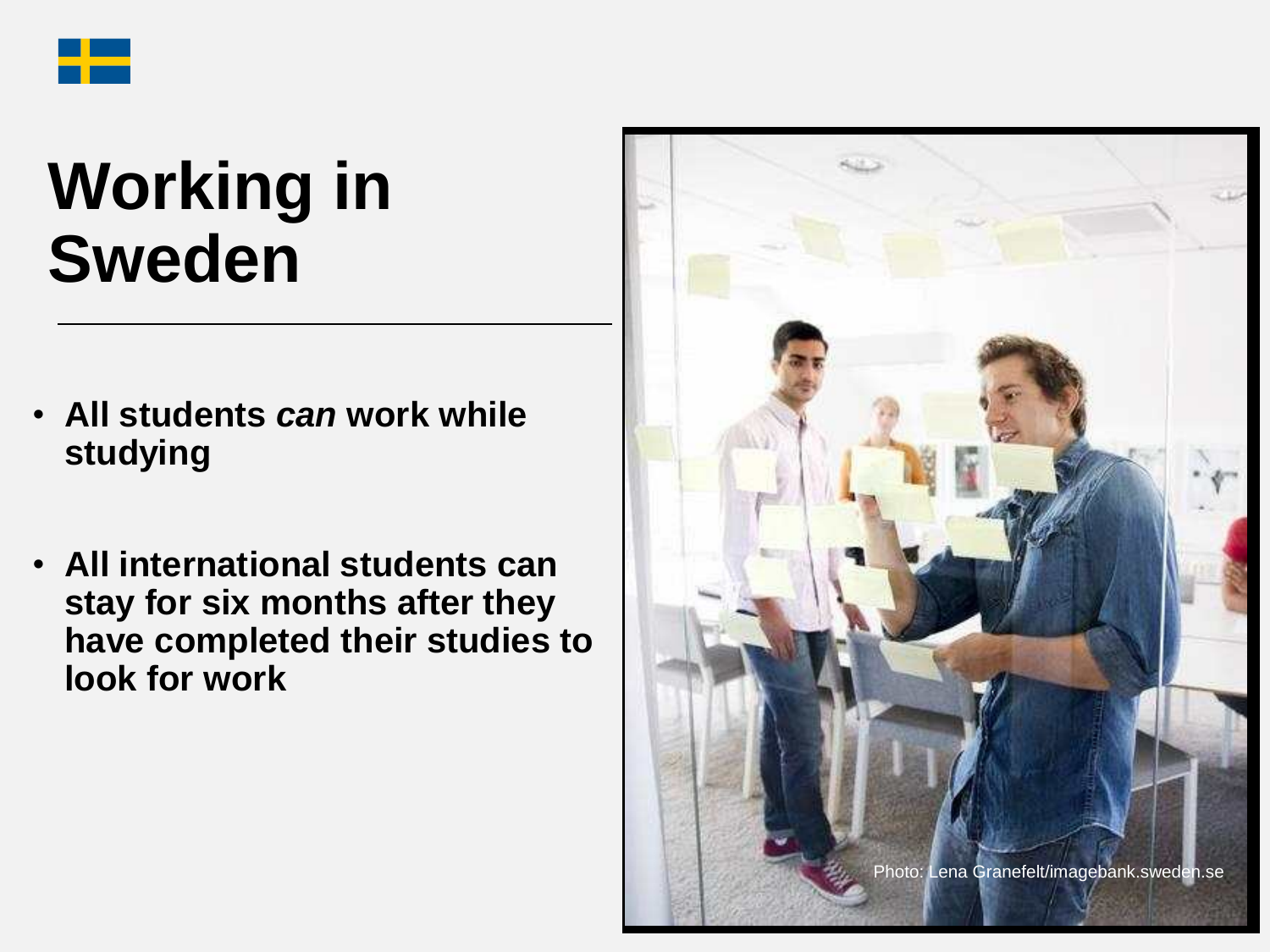

**Sweden is an International and openminded country**

• **35,000 international students in Sweden**

• **1/5 of the population is foreign-born or has one foreign-born parent**

Photo: Susanne Walström/imagebank.sweden.se